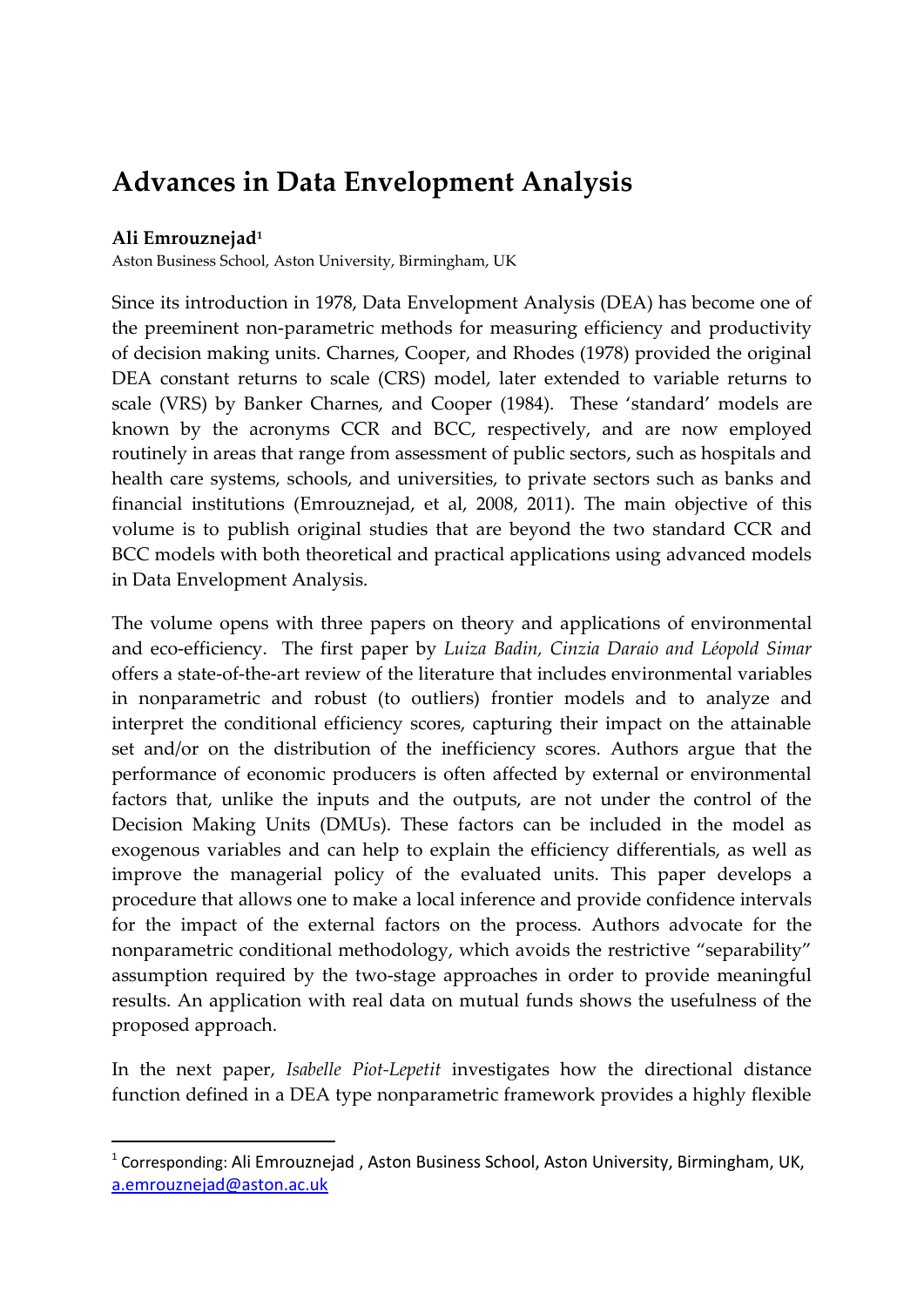structure for modelling producer behavior in the presence of polluting emissions and environmental regulations. This paper presents five models describing different "command and control" type policy measures with economic interpretations of nitrogen pollution in agricultural origin. These measures concern the management of the mandatory constraint on the spreading of organic manure and the investment in manure treatment facilities. The study also simulates the use of an economic instrument by enforcing the individual manure constraint at an aggregated level. Using individual and aggregated DEA models, this paper provides insights into the impact of individual and collective management of environmental policy instruments.

In another study on eco-efficiency, *Chien-Ming Chen* re-examines the unintended consequences of the two widely cited models for measuring environmental efficiency—the hyperbolic efficiency model (HEM) and directional distance function (DDF). The author highlights the existence of three main problems: (1) these two models are not monotonic in undesirable outputs (i.e., a firm's efficiency may increase when polluting more, and vice versa), (2) strongly dominated firms may appear efficient, and (3) some firms' environmental efficiency scores may be computed against strongly dominated DMUs. Using the supply-chain carbon emissions data from 50 major U.S. manufacturing companies, this study empirically compares these two models with a weighted additive DEA model. The empirical results corroborate the analytical findings that the DDF and HEM models can generate spurious efficiency estimates and must be used with extreme caution.

This volume continues with two papers on advanced network-DEA models. *Tsung-Sheng Chang, Kaoru Tone and Quanling Wei* highlight that all network DEA models proposed in the literature so far either implicitly or explicitly assume that all entities within the network (system) are owned by a single owner, i.e., a centralized system. As a result, those models are not applicable to performance evaluation for a wide variety of distributed and hybrid systems in practice. This study shows the importance of taking into account the ownership structure of networks (systems) in constructing effective network DEA models, and accordingly develops three ownership-specified (centralized, distributed and hybrid) network DEA models in terms of both input- and output-orientation.

The next paper on network-DEA assesses the efficiency of National Basketball Association (NBA) teams. *Plácido Moreno and Sebastián Lozano* use a Slacks-Based network-DEA model to evaluate the potential reduction of inputs consumed (team budget) and outputs produced (games won by the team) of NBA teams. The study considers the distribution of the budget between first-team players and the rest of the payroll. The proposed network DEA approach consists of five stages, which evaluate the performance of first-team and bench-team players, the offensive and defensive systems, and the ability to transform the points made by team and by the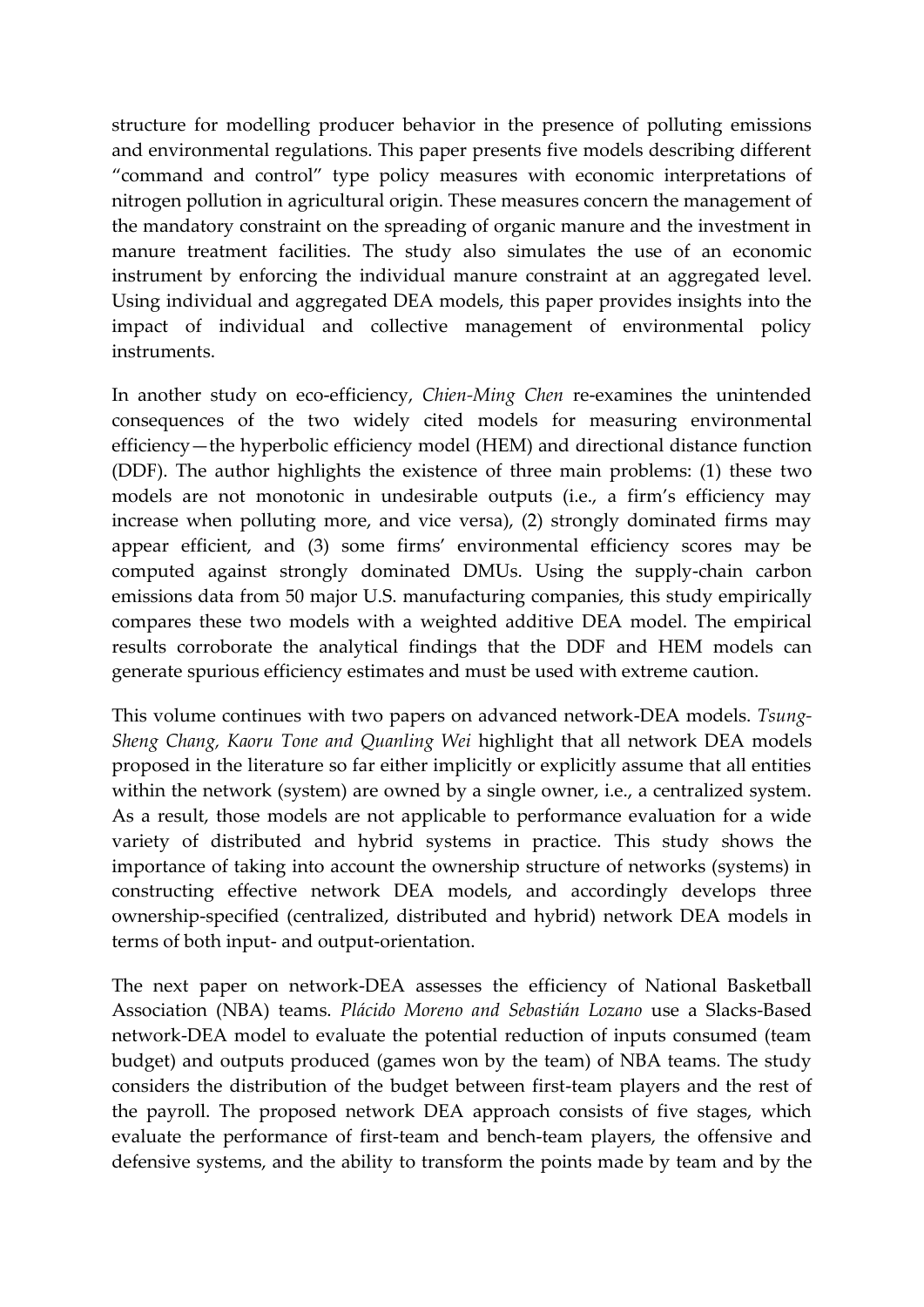opponents into wins. The results show that network DEA has more discriminating power and provides more insight than the conventional DEA approach.

The sixth paper provides an interactive classification using DEA. *Parag C. Pendharkar and Marvin D. Troutt* illustrate how DEA can be used to aid interactive classification. Authors assume that the scoring function for the classification problem is known. They use DEA to identify difficult-to-classify cases from a database and present them to the decision-maker one at a time. The decision-maker assigns a class to the presented case, and based on the decision-maker class assignment, a trade-off cutting plane is drawn using the scoring function and decision-maker's input. The procedure continues for a finite number of iterations and terminates with the final discriminant function. This study also shows how a hybrid DEA and mathematical programming approach can be used when user interaction is not desired. For the non-interactive case, it compares a hybrid DEA and mathematical programming based approach with several statistical and machine learning approaches, and shows that the hybrid approach provides competitive performance when compared to the other machine learning approaches.

The next paper is an investigation of total factor productivity growth and directions of technical change bias with evidences from OECD and non-OECD countries. *Po-Chi Chen and Ming-Miin Yu* use a Malmquist index and its decomposition of technical change and efficiency change by releasing the hypothesis of neutral technology to divide technology into the magnitude of the shift in the world production frontier and input-biased technology, and to show that in order to gain more benefit or to not lose so much benefit from technology change, it is important for countries to coordinate their choice of input mix with the directions of technology bias if their technical changes are biased. The results indicate that both OECD and non-OECD countries tend to show capital-using/labor-saving, capitalusing/energy-saving and energy-using/labor-saving technical change bias over the entire period. The production pattern of a majority of countries is shown to have been able to take advantage of their technological innovations.

In the next study *Chih-Ching Yang* enhances a DEA model for decomposition of technical efficiency in banking. This paper modifies the directional distance function by simultaneously but disproportionately seeking the maximum expansion of each desirable output and contraction of each undesirable output for efficiency measurement, which allows one to decompose the technical efficiency (TE) into operating efficiency (OPE) and risk management efficiency (RME). The OPE characterizes the ability of a bank to expand the room for profits through its regular business activities, while the RME describes a bank's ability in risk management activities for sustaining operations. To illustrate the usefulness of the proposed model, a case study of Taiwan's domestic commercial banks is presented. The major findings are that operating inefficiency is the main source of technical inefficiency,